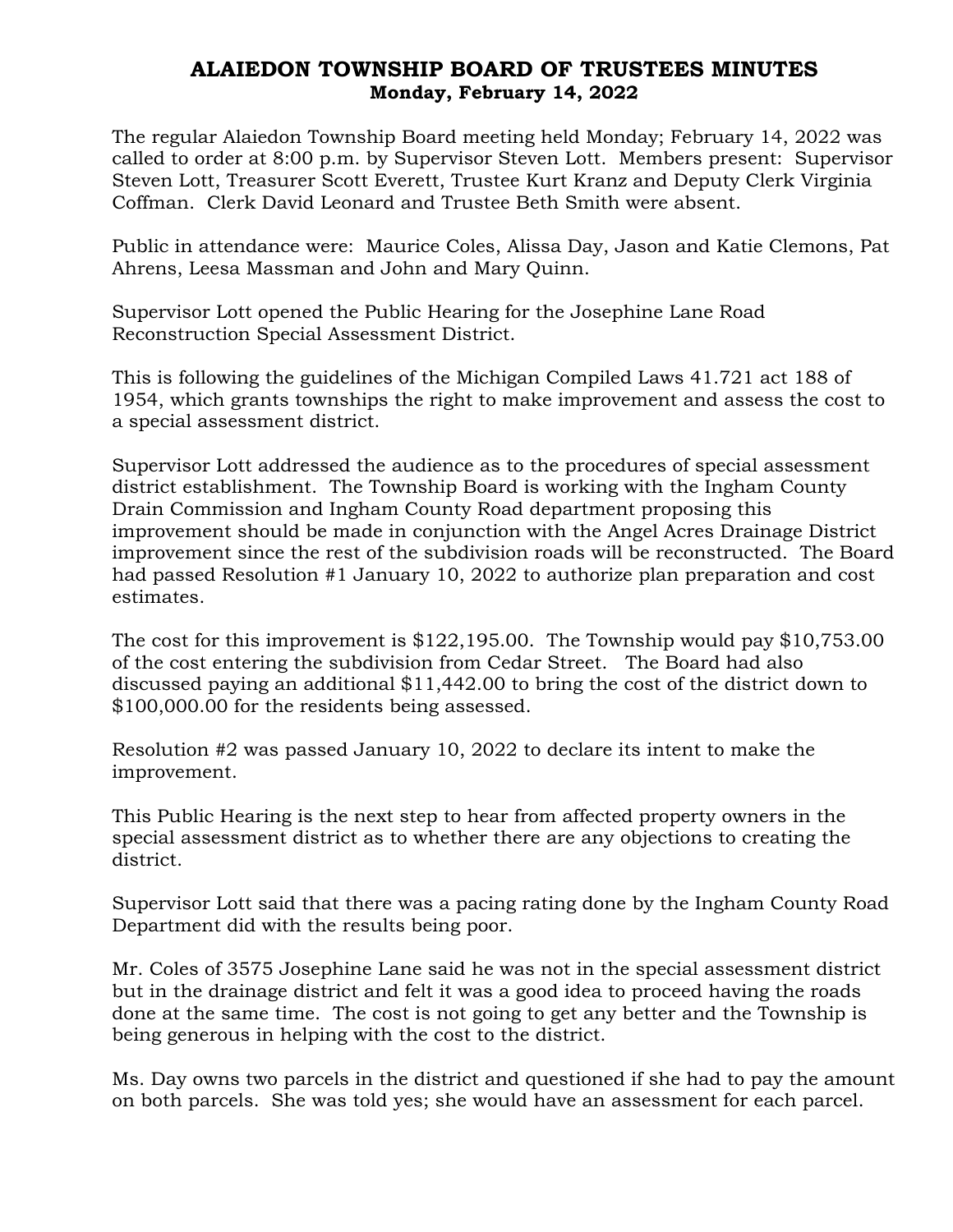## Alaiedon Township Board Minutes – Page 2 – February 14, 2022

Mr. Clemons feels the road is still acceptable.

Mr. Coles also questioned the chance of sewer and water being brought to the subdivision in the future. Years ago, the subdivision was told this would not be happening. Supervisor Lott and Treasurer Everett said nothing has changed.

Ms. Day asked if they would be replacing culverts and digging ditches with this project. Supervisor Lott said no. Just the resurfacing of the asphalt.

Supervisor Lott discussed the letter that was sent offering a 5-year assessment interest free, but understands this is a considerable cost for residents.

The Board knows this is expensive but it will not be any cheaper and does not want to overwhelm the taxpayers.

Supervisor Lott proposed a 10-year assessment with a 1% interest fee to be paid years 6 through 10. The assessment could be paid off early at any time.

Ms. Day asked if the attendees could have some time to discuss the options.

After discussion of the attendees, it was decided the 10 years with 5 years interest free and years 6 through 10 having a 1% interest charge added would be acceptable.

Supervisor Lott closed the Public Hearing and opened the regular township board meeting.

Motion by Kranz, supported by Everett, to approve the minutes of the January 10, 2022 meeting as printed. Motion carried.

Motion by Everett, supported by Kranz, to approve the agenda as printed. Motion carried.

Motion by Everett, supported by Kranz, to move forward with the Josephine Lane Road Reconstruction Special Assessment District creating the roll having a 10-year assessment with years 6 through 10 having a 1% interest charge. The second public hearing to present the roll will be Monday, March 14, 2022. Motion carried.

Motion by Kranz, supported by Everett to approve the 2022 Poverty Exemption Guidelines Resolution. Motion carried.

Motion by Kranz, supported by Everett to send the delinquent fire runs for Michael Warren Jr and Tropical Smoothie Café. Motion carried.

The Board received the January 2022 Treasurer's report.